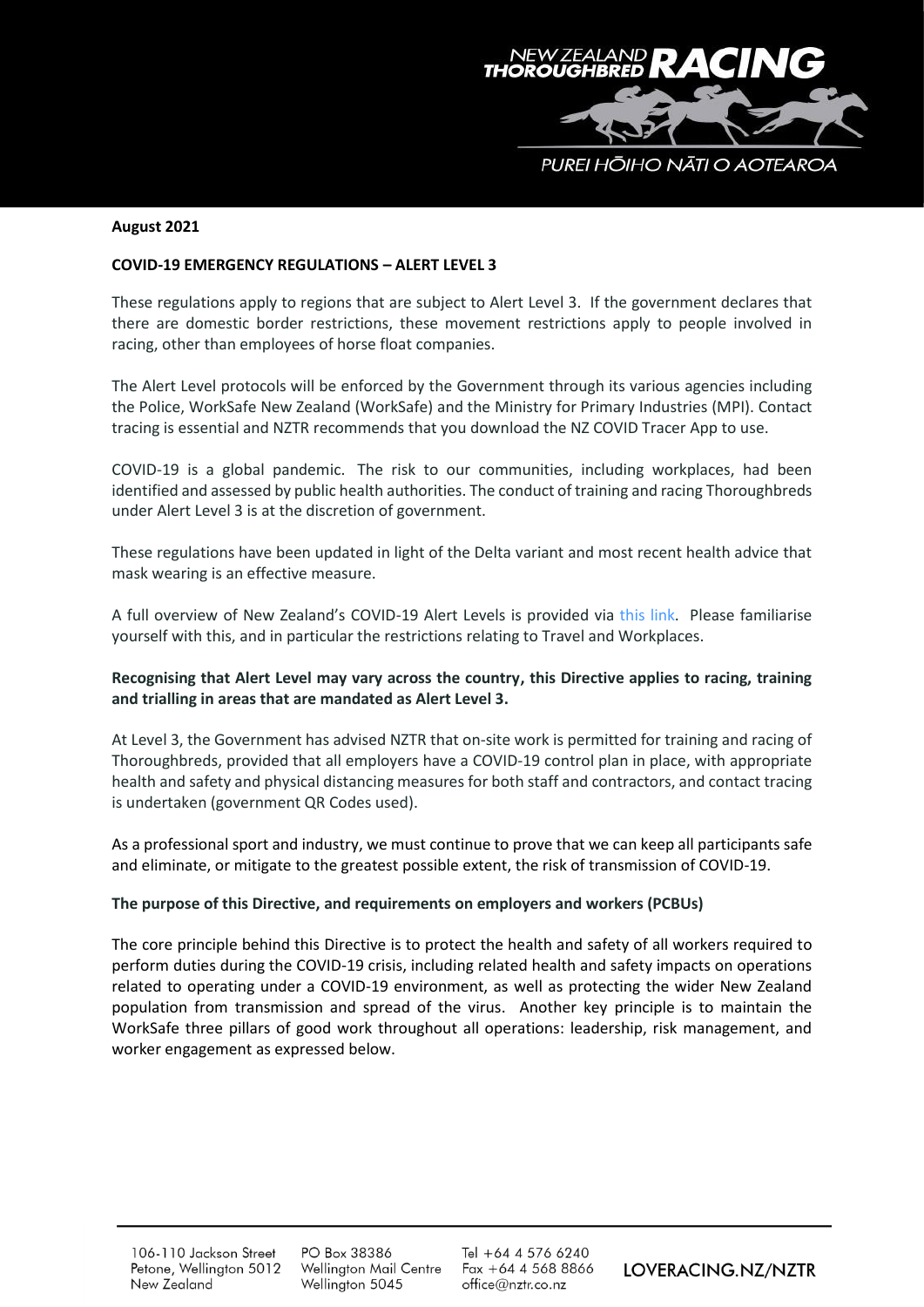- **Leadership:** The expectations of customers, the community, staff and regulators is that all workplaces will meet the highest possible standards and that managers, supervisors and individual staff actively manage adherence to the safety measures and expect all involved to demonstrate leadership and appropriate self-supervision to ensure that these standards are met and that they are looking out for the health and safety of their colleagues and community while at work.
- **Elimination:** Businesses must eliminate transmission risks where possible. Where it is not possible, businesses must substitute work practices or provide as high a level of control as possible. We expect that Clubs and trainers together with their respective staff or racing officials will maintain, or create new, practices that meet or exceed the latest Ministry of Health guidelines. NZTR will update licence holders of relevant changes to those guidelines.
- **Participation:** Workplaces must engage with employees (as individuals or representatives) in any decision making for changes to work practices. Any staff consultation and/or feedback should be an ongoing process so that workplaces are able to improve practices and learn lessons to continuously improve management and safety.

This Directive contains minimum measures that are necessary to mitigate or eliminate the risk of passing on the COVID-19 virus at work. These include:

- supporting people with flu-like symptoms to self-isolate;
- requirement to wear face masks;
- mandatory scanning of the NZ COVID Tracer APP QR code for the venue or if this is not possible due to lack of compatible phone, confirm their attendance on a register at the gate or in the raceday office;
- ensuring physical distancing;
- regular disinfecting of surfaces; and
- maintaining good hygiene, particularly hand hygiene and good cough/sneeze etiquette.

This Directive places a requirement that clubs or Trainers together with their respective staff or racing officials must develop a COVID-19 Control Plan in place to protect all individuals at the workplace or sites where training and racing is conducted. Employers should prepare and implement their site plans and processes with worker engagement (including worker H&S representation) and participation to ensure that agreed measures are well communicated and embedded in practice.

Stipulated measures in this Directive must form part of the workplace's COVID-19 Control Plan for Persons Conducting a Business or Undertaking (PCBUs) involved in Thoroughbred training and racing (refer [link](https://worksafe.govt.nz/dmsdocument/27557-covid-19-safely-plan-template-word-version/latest) to Worksafe template), (including associated persons or trades) with further protocols and processes down to site level that show how the principles and minimum requirements set out in this standard are achieved.

PCBUs and officers are expected to undertake and champion the principles of this standard by constantly focussing on eliminating or reducing the risk of COVID-19 transmission to an acceptable level (as required by the Ministry of Health (MOH)), engaging meaningfully with their workforce, and making worker health a key priority.

The standard also includes prevention, detection, and rapid response measures designed to achieve the principles above whilst maintaining business continuity across Thoroughbred training and racing activities.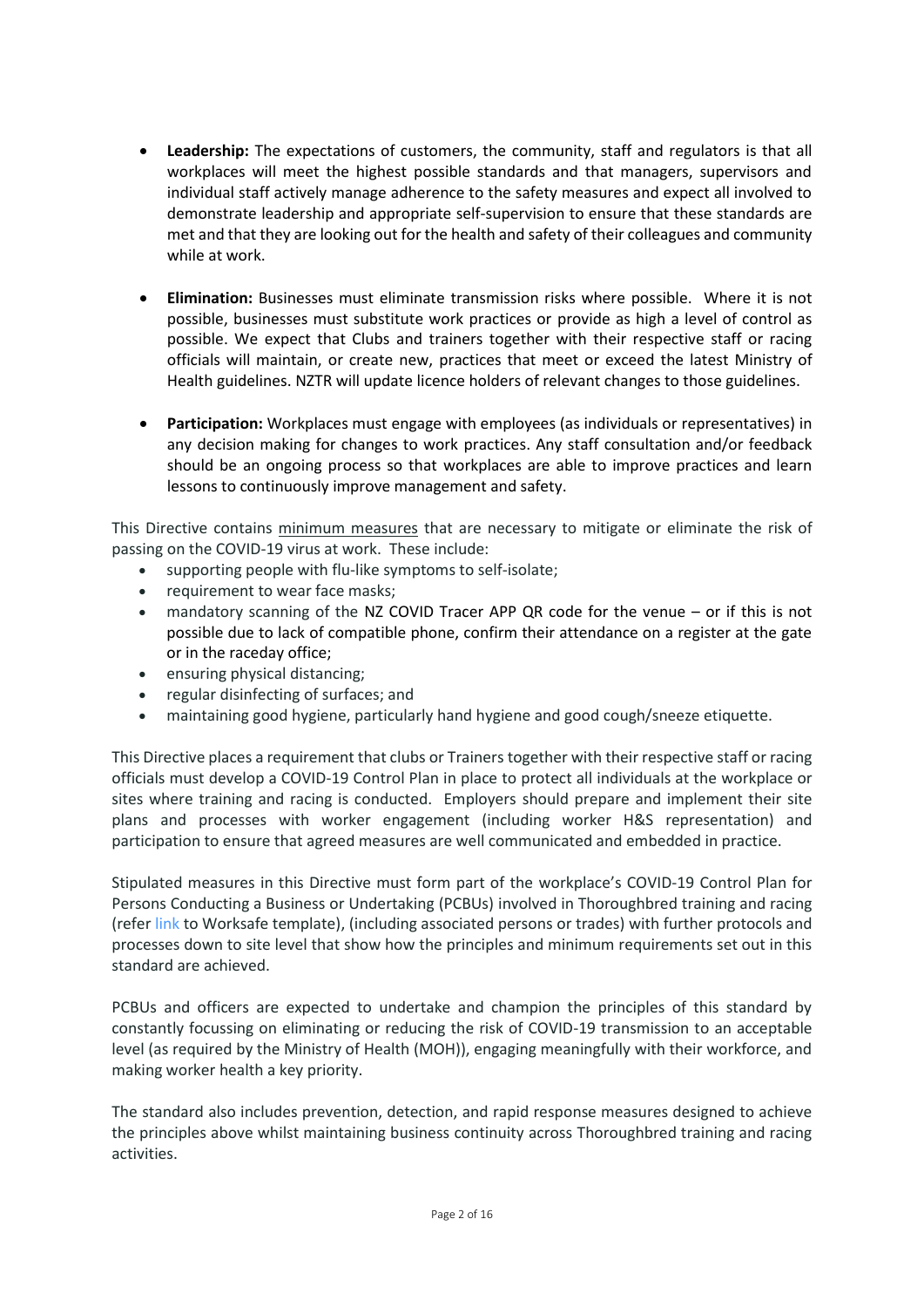Achievement of this standard is expected for all PCBUs engaged in training and racing of Thoroughbreds whilst working under COVID-19 Alert Levels 2 & 3 and reflects what a responsible business and activity would undertake to ensure the health and safety of its workers and the New Zealand public. PCBUs are responsible for implementing controls to achieve this standard and maintaining records to provide evidence that the requirements have been met.

Under Alert Level 3, there is no requirement to register your plan, but you must have one in place and share it with your staff. Your plan should also be shared with other organisations that you are physically interacting with, or that you are required to inform. If a COVID-19 Control Plan is not in place, staff must not go to work and the training premises should remain closed. Unless expressly advised by NZTR, under Alert Level 2, the minimum measures required of this Directive must continue to be adhered to.

Trainers, Clubs, staff, RIB and other racing officials, and Jockeys are expected to work positively and cooperatively to ensure:

- the effective implementation of these minimum COVID-19 protocols, and
- that the health and safety of workers and other people aren't put at risk from changes that are made to work arrangements because of this pandemic.

# **Considerations taken in the drafting of this Directive**

- Guidance provided by Worksafe NZ and requirements of the Health and Safety at Work Act 2015.
- The equivalent regulations prevailing in New South Wales and Victoria where racing has continued to operate whilst varying government lockdowns apply.
- Consultation with the New Zealand Jockeys' Association, the New Zealand Trainers' Association, a Racing Club Advisory Group, and the NZ Racecourse Managers Association.

# **Notes:**

- **This directive has the effect of NZTR Rules of Racing and is binding on PCBU's (as defined by the Health & Safety at Work Act, including racing clubs, racing officials (including RIB) and Trainers (and employees and contractors) and Jockeys.**
- **This directive is subject to any government regulations or requirements as relevant to COVID-19 Alert Level 3.**

# **Useful Links:**

- [Health and Safety at Work Act](http://www.legislation.govt.nz/act/public/2015/0070/latest/DLM5976660.html)
- [Risk Management Regulations](http://www.legislation.govt.nz/regulation/public/2016/0013/latest/DLM6727530.html)
- WorkSafe [NZ Workplace H&S Plan Template](https://worksafe.govt.nz/dmsdocument/27992-covid-19-safety-plan-template-for-operating-at-alert-level-2-pdf-version/latest)
- [COVID-19 Government Site](https://covid19.govt.nz/?gclid=CjwKCAjw7LX0BRBiEiwA__gNw9g5Nqrydzgxe6_CiZZLhC8tEc25Cp7XpB7ruEwuTx3zd_qR_bUqGhoCIm8QAvD_BwE)
- [Ministry of Health: COVID-19](https://www.health.govt.nz/our-work/diseases-and-conditions/covid-19-novel-coronavirus) (general)
- [Ministry of Health posters](https://www.health.govt.nz/our-work/diseases-and-conditions/covid-19-novel-coronavirus/covid-19-novel-coronavirus-resources#posters)

# **Version Control:**

This document varies from the version approved by WorkSafe NZ only in the marked-up changes in clauses:

- 2.1 (a)(iv) Enabling attendance of NZTR Authorised Bloodstock Agents
- 2.5 (a)(xiii) Display the NZ COVID Tracer APP QR code for the venue
- In multiple places, requirements for wearing of face masks.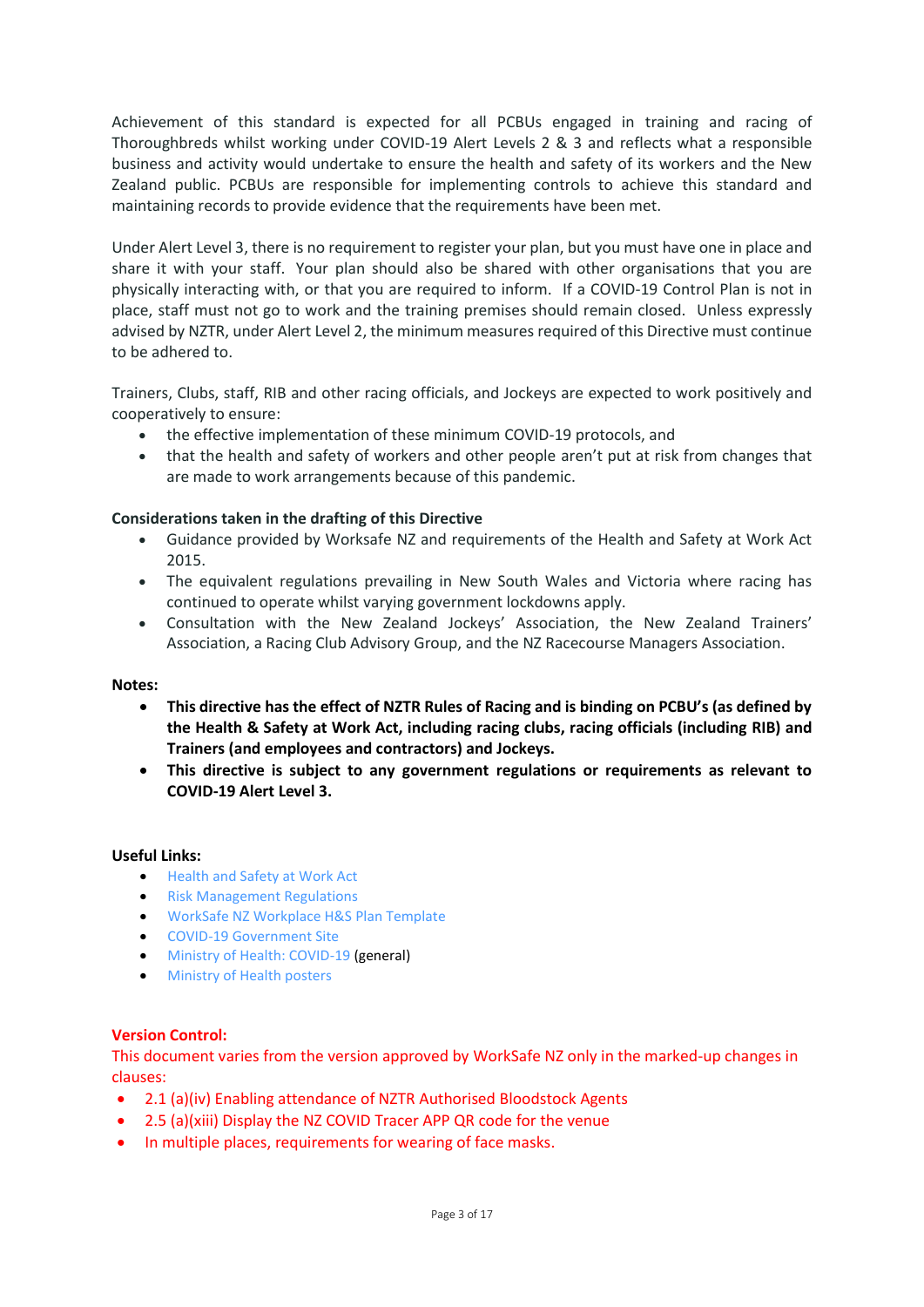

WorkSafe New Zealand has assessed this guidance and is satisfied that it meets our expectations for management of COVID-19-related risks in the workplace.

**Phil Parkes Chief Executive** WorkSafe New Zealand

April 2020

Endorsement is subject to this disclaimer which must be published alongside the document.

WorkSafe does not accept any responsibility or liability to you, whether in contract, equity or tort, or violence any other legal principle, for any direct or indirect losses or damage of any kind arising from use<br>of this document. This includes any action taken as a result of reading, or a reliance placed on WorkSafe as a result of having read, any part or all of, the document.

Without limiting the above, you are advised that:

- 1. The information provided is of a general nature only, and is not intended to address specific circumstances of any particular individual or entity.
- 2. WorkSafe makes no warranties, guaranties or undertakings as to results that may be obtained from use of the document this endorsement applies to. Information provided is not professional or legal<br>advice. Specific advice should be sought from qualified professionals prior to relying solely on any information in this document.

The information provided is not in substitution for or in any way an alteration to the laws of New Zealand or any official guidelines or requirements.

New Zealand Government

•

worksafe.govt.nz 0800 030 040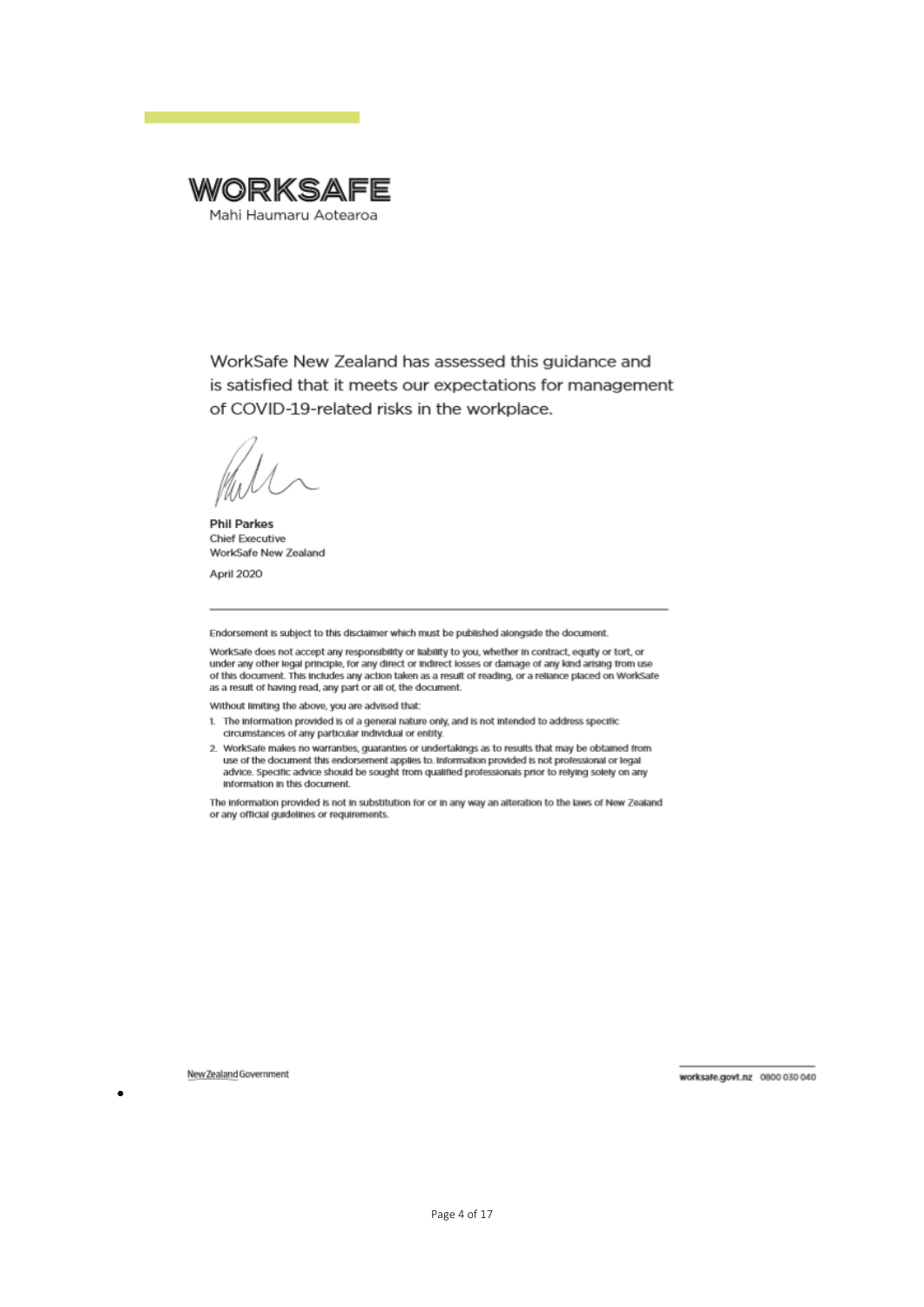# **NZTR DIRECTIVE FOR COVID-19 ALERT LEVEL 3 (Updated August 2021)**

This Directive is issued in addition to the NZTR Coronavirus Emergency Regulations (issued by NZTR on 17 March 2020, and subsequently amended at various dates) and relates to the Thoroughbred training, trialling and racing activities under COVID-19 Alert Level 3.

This Directive (and the protocols set out below) are binding on all Clubs, licensed persons, owners and all other persons to whom the Rules of Racing apply. Failure to adhere to this Directive (and the protocols set out below) constitutes a breach of the Rules of Racing and may result in expulsion from the race meeting.

# **1. Definitions**

1.1 For the purpose of this Directive:

**Meeting** means a race or trial meeting, or jumpouts where these are run over set distances;

**Stable staff** means any person working for a licensed trainer, whether paid or unpaid, and includes freelance track-riders.

1.2 Any term used in this Directive shall have the meaning given to it in the Rules of Racing unless the context requires otherwise.

# **2. Meetings, Trackwork and Jumpouts**

- 2.1 *Admission to Meetings*
	- (a) Nobody shall be admitted to a racecourse when a Meeting is in progress, except for:
		- (i) Licensed trainers with horses entered at the Meeting;
		- (ii) Licensed stable staff employed by trainers with horses entered at the Meeting (including horse float drivers whether the horse float is a trainer's or a float company), if that employee's or person's presence at the racecourse:
			- is essential; and
			- has been notified to the relevant Club, and approved, ahead of the Meeting;
		- (iii) Licensed jockeys engaged to compete at the Meeting (and if the Meeting is a trial meeting, probationers engaged to ride at it);
		- (iv) Clerks of Course, Stipendiary Stewards, Starters and barrier attendants, St John ambulance officers, vets, farriers, attendants at jumps, horse ambulance drivers, Racing Investigators, swabbing attendants, gate security, commentators, Judges, accredited media/photographers (as approved by NZTR in writing), photo finish operators, Trackside Broadcasting team, TAB On-Course Control van engineers, Clerks of Scale, Judicial panellists and typists, Medical staff, Club staff and other Officials if their presence is essential for the conduct of the Meeting and NZTR Authorised Bloodstock Agents

and any other persons deemed essential by NZTR or the club to the conduct of the Meeting.

(b) Each Club holding a Meeting must limit the number of available entrances to the racecourse (including the entrance used by horse floats and trucks transporting horses to the Meeting) while the Meeting is in progress to two entrances unless the layout of the racecourse means this is not possible, in which case there must be no more than three available entrances. Each entry point must have a designated screening area as described in 2.1(e).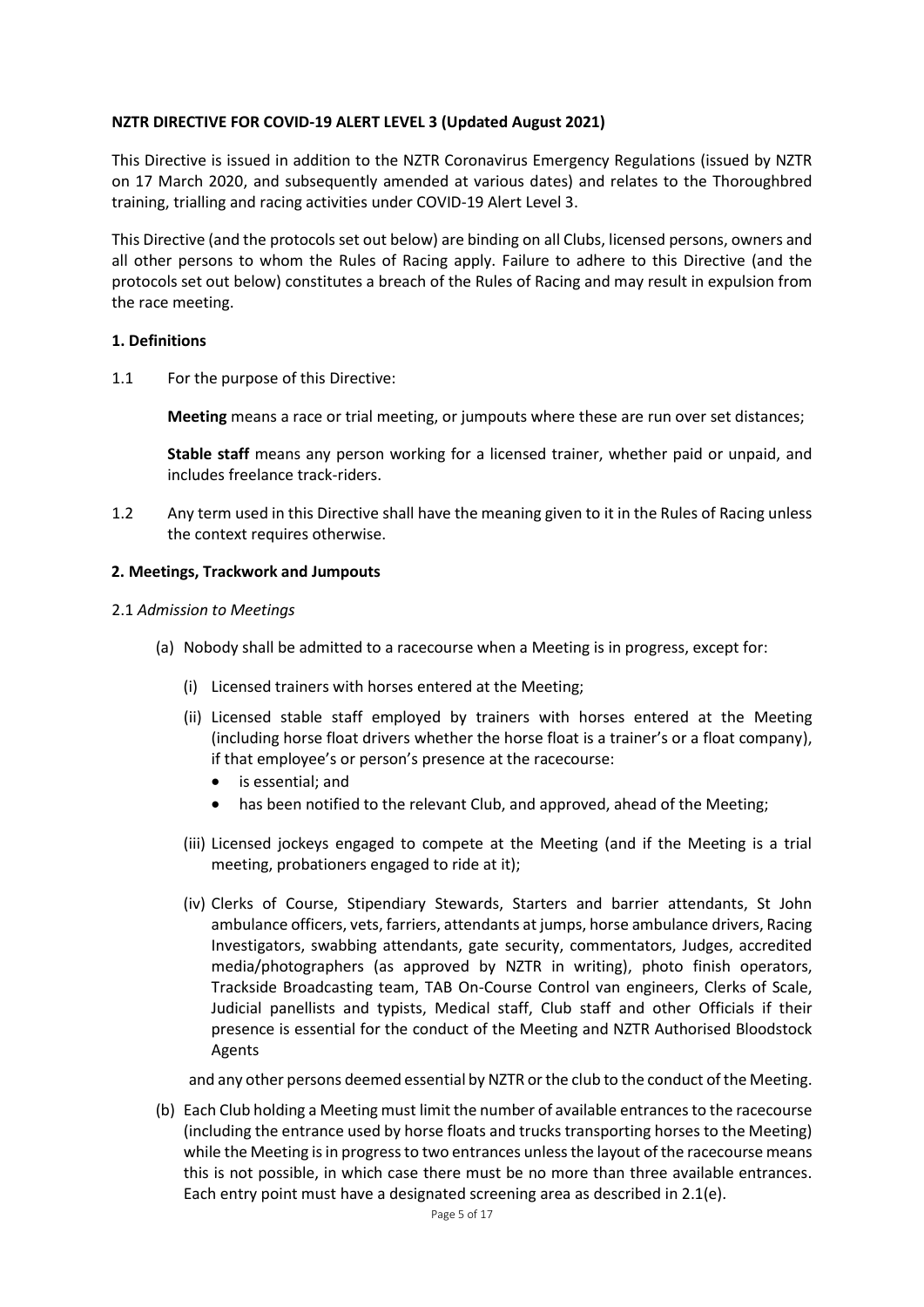- (c) Each Club holding a Meeting must provide an isolation area for use at the Meeting and have isolation procedures in place if there is a case or suspected case of COVID-19 identified at the Meeting.
- (d) A person must not attend, and must be refused access to, a Meeting if they have cold or flu symptoms (including coughing or sneezing, runny nose, headache, aches or fever) or have experienced a loss of, or change in, their sense of smell.
- (e) Persons must consider excluding themselves from a Meeting if their risk of contracting severe symptoms of COVID-19 is increased by an underlying health condition or their age.
- (f) All persons attending a Meeting (including, in the case of a trial Meeting, probationers engaged to ride at that Meeting) must report to a designated screening area specified by the Club for the purpose of providing or completing a COVID-19 Health Screening Questionnaire in the form attached to this Directive, and submitting to a body temperature screening check (thermometers will be provided by NZTR via the Racing Integrity Board (RIB)), at their entrance to the racecourse. Each person approved for entry to the racecourse must have their COVID-19 Health Screening Questionnaire retained by the club for contact tracing purposes, and the person must be issued with a wristband and must wear that wristband at all times during the Meeting.

If a person's temperature is at or above 38.0C, or at the direction of the Stipendiary Stewards or a Racecourse Investigator, a person may be required to present to a St John medic or the NZTR Medical Advisor for a further temperature check and an assessment of clinical and epidemiological symptoms of the COVID-19 virus. If St John staff are requested to assess a patient against the COVID-19 case definition, they will be given prior notice so that they can wear appropriate personal protective equipment.

- (g) On the advice of a St John medic or the NZTR Medical Advisor, the Stipendiary Stewards or a Racecourse Investigator may require a person to stay in the isolation area for the Meeting until they can leave the Meeting or if practical to leave the racecourse immediately and on leaving the racecourse to immediately self-isolate until cleared by their GP, who must consider the prevailing NZ Government requirements. The person must also follow Ministry of Health advice and if diagnosed with COVID-19, assist in contact tracing.
- (h) All persons admitted to a racecourse for a Meeting must:
	- (i) Observe personal hygiene requirements, particularly regular hand-washing with soap and running water and the use of hand-sanitisers;
	- (ii) Work co-operatively with each other and the relevant Club to ensure a minimum 2 metres physical distancing from other persons, provided that this can be done without increasing personal health and safety risks;
	- (iii) Only enter those areas of the racecourse that they need to enter in order to perform their duties or their role at that Meeting, and comply with the requirements of the relevant Club regarding access to the various areas of the racecourse while the Meeting is in progress;
	- (iv) Ensure that they bring with them sufficient food and drink to meet their own requirements;
	- (v) Wear a face mask or suitable fabric covering the mouth and nose at all times practical while attending the Meeting. If a person is unable to wear a mask for health reasons, then they should not attend the race meeting. Refusal to wear a mask will result in expulsion from the race meeting.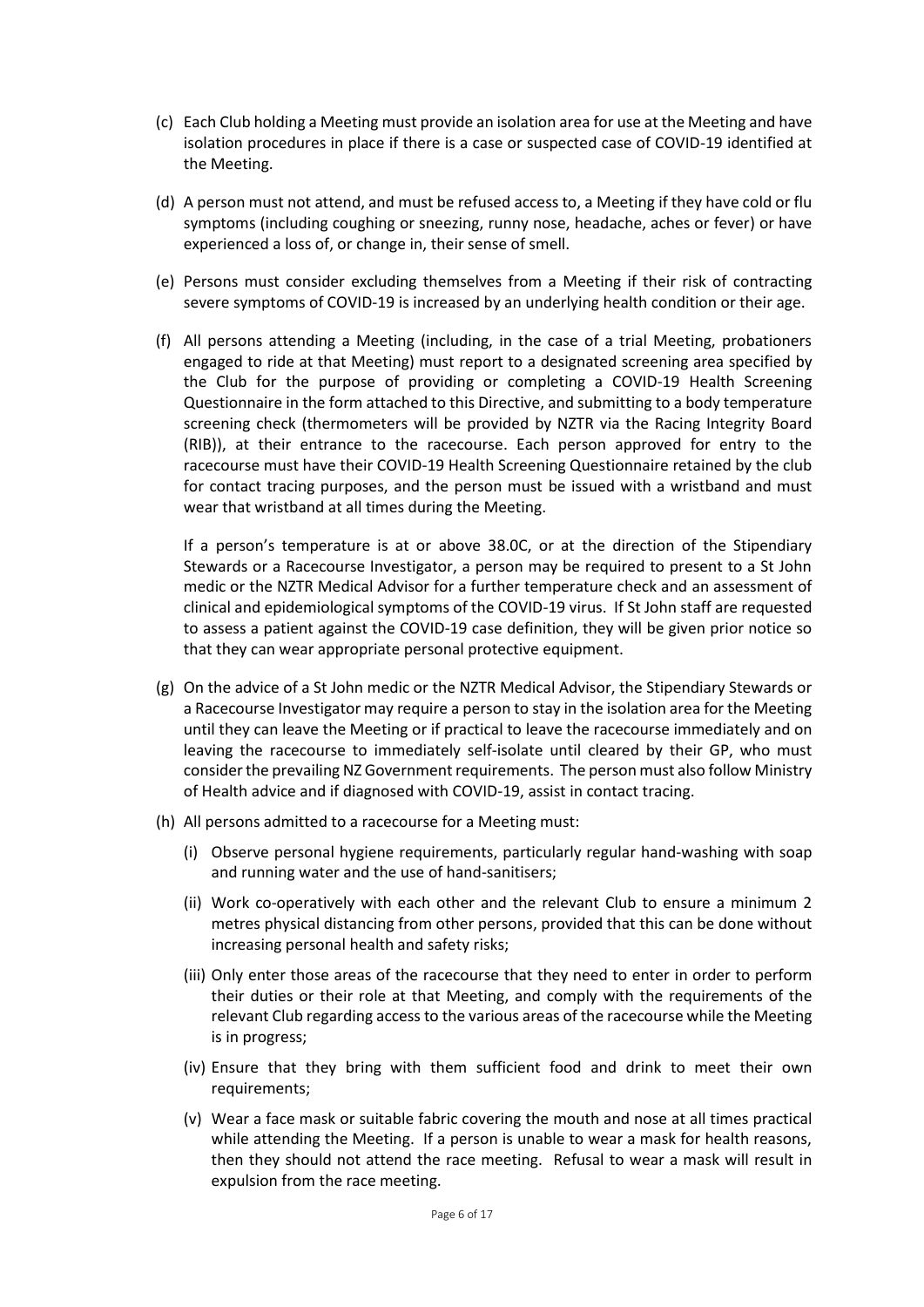Riders are permitted to lower the mask during racing (after loading up in barriers and before re-entering the birdcage); and

- (vi) use their phone to scan the NZ COVID Tracer APP QR Code, or enter their name and contact phone number in the register provided by the Club for that purpose, on entering the racecourse.
- (i) Trainers and Stable staff must attend a Meeting only for the minimum period of time required for them to attend to horses from their stable entered at that Meeting. Provided that congestion in tie-ups and loading areas is avoided, Licensed trainers, Stable staff and licenced jockeys must leave the racecourse as soon as is practicable or possible after the last of their horses have run, or they have completed their rides, at that Meeting.
- (j) For the purposes of these Regulations, a Meeting is *in progress* from 7:30 am on the morning of the Meeting until 30 minutes after the finish of the last race or trial conducted at that Meeting.

#### 2.2 *Trackwork and jumpouts*

- (a) No person shall be admitted to trackwork or jumpouts conducted at any racecourse or training centre, except for:
	- (i) Licensed trainers with a horse or horses participating in the trackwork session or a jumpout, and their essential licensed stable staff;
	- (ii) Riders riding horses in trackwork or a jumpout;
	- (iii) Medical officers and essential Club, NZTR or RIB personnel (including track staff).
- (b) A person must not attend, and must be refused access to, trackwork or jumpouts, if they have cold or flu symptoms (including coughing or sneezing, runny nose, headache, aches or fever) or have experienced a loss of, or change in, their sense of smell.

#### 2.3 *Physical distancing & hygiene*

- (a) Each Person who attends a Meeting, trackwork or jumpouts must at all times follow strict hygiene requirements in accordance with Ministry of Health guidelines and minimise person-to-person contact with other persons attending the Meeting, trackwork or jumpouts to the maximum extent possible including, without limitation, avoiding being within two metres of another person except and only:
	- (i) when necessary in, or when loading horses in, the barrier stalls or when in movement; or
	- (ii) when necessary to ensure safety in attending to a horse; or
	- (iii) when saddling a horse for racing or trialling at the relevant Meeting or for trackwork or participation in a jumpout.
- (b) Persons travelling to and from the Meeting should exercise judgement and limit occasions where they ride-share with people with whom they are not already usually in close contact with (e.g. living in same household).
- (c) Without limiting their obligations under clause 2.3(a), Trainers and stable staff must:
	- (i) Wash or sanitise hands regularly, and specifically before and after:
		- o handling saddles and associated gear;
		- o leading a horse to or from the birdcage.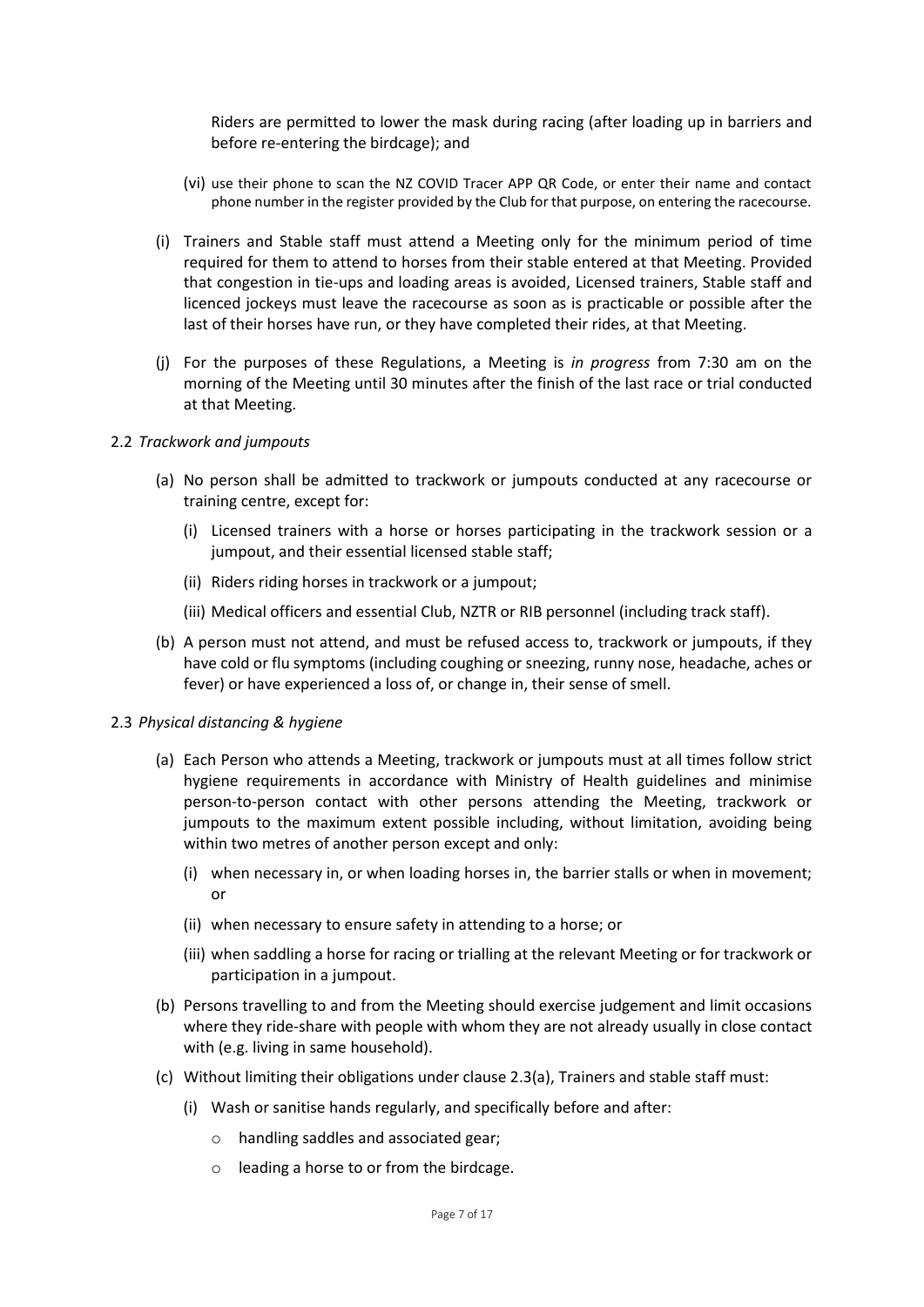- (ii) not enter the Jockey Rooms or any room designated as a 'Temporary Jockey Room';
- (iii) phone the raceday Stipendiary Stewards if you need to inform or seek permission or clarification on any matter, instead of entering the Stewards Room (note: Stewards may still request that a person present them self to the Stewards Room).

# 2.4 *Expulsion from Racecourses or Training Facilities*

- (a) Clubs or RIB staff who believe, on reasonable grounds, that a person seeking entry to a racecourse or training facility, or who is present on a racecourse or training facility, is a person:
	- (i) who is unable or has refused to comply with mask wearing requirements;
	- (ii) whose presence on or at that racecourse or training facility is not permitted under this Directive; or
	- (iii) who has not complied with any Government requirement to self-isolate,

shall immediately expel that person from the racecourse or training facility.

# 2.5 *Conduct of Meetings*

- (a) When holding a Meeting, each Club must implement procedures that eliminate the risk of transmission of COVID-19 to the maximum extent possible. Without limiting this obligation, each Club must:
	- (i) Determine the location of designated screening areas at each of up to three points of entry to the racecourse, and provide a staff member to:
		- ensure that only those permitted to attend the meeting gain access to the racecourse;
		- receive, review and retain (for the purpose of contact tracing) COVID-19 Health Screening Questionnaires, and
		- undertake forehead temperature screening for persons entering the racecourse;
	- (ii) In consultation with the Stipendiary Stewards, designate (for the purposes of Rule 606) additional enclosed areas on the racecourse as temporary Jockeys rooms which areas are to be treated as if they were the usual Jockeys room. Before doing so for a Meeting, the Club must liaise with the Stipendiary Stewards and/or a Riders' representative to ensure that there is adequate access for Riders to dryers, showers and tubs;
	- (iii) Provide access to an otherwise unutilized room or lounge of sufficient size for use solely by Trainers and Stable staff;
	- (iv) Engage sufficient cleaning staff to provide regular cleaning and disinfection of all common areas used during the conduct of the Meeting including, as a minimum, disinfecting at least hourly during the Meeting all common surfaces used by attendees including, but not limited to, the Jockeys and Stewards rooms and all door handles, hand rails, lift call and internal lift buttons (if applicable) and light switches etc;
	- (v) Provide or install hand sanitiser stations, or soap and running water and paper towels, for use by attendees at the Meeting and ensure that those stations and areas for handwashing are monitored regularly throughout the Meeting to ensure that they are properly stocked;
	- (vi) Supply bottled water for persons who had brought insufficient drink to the Meeting;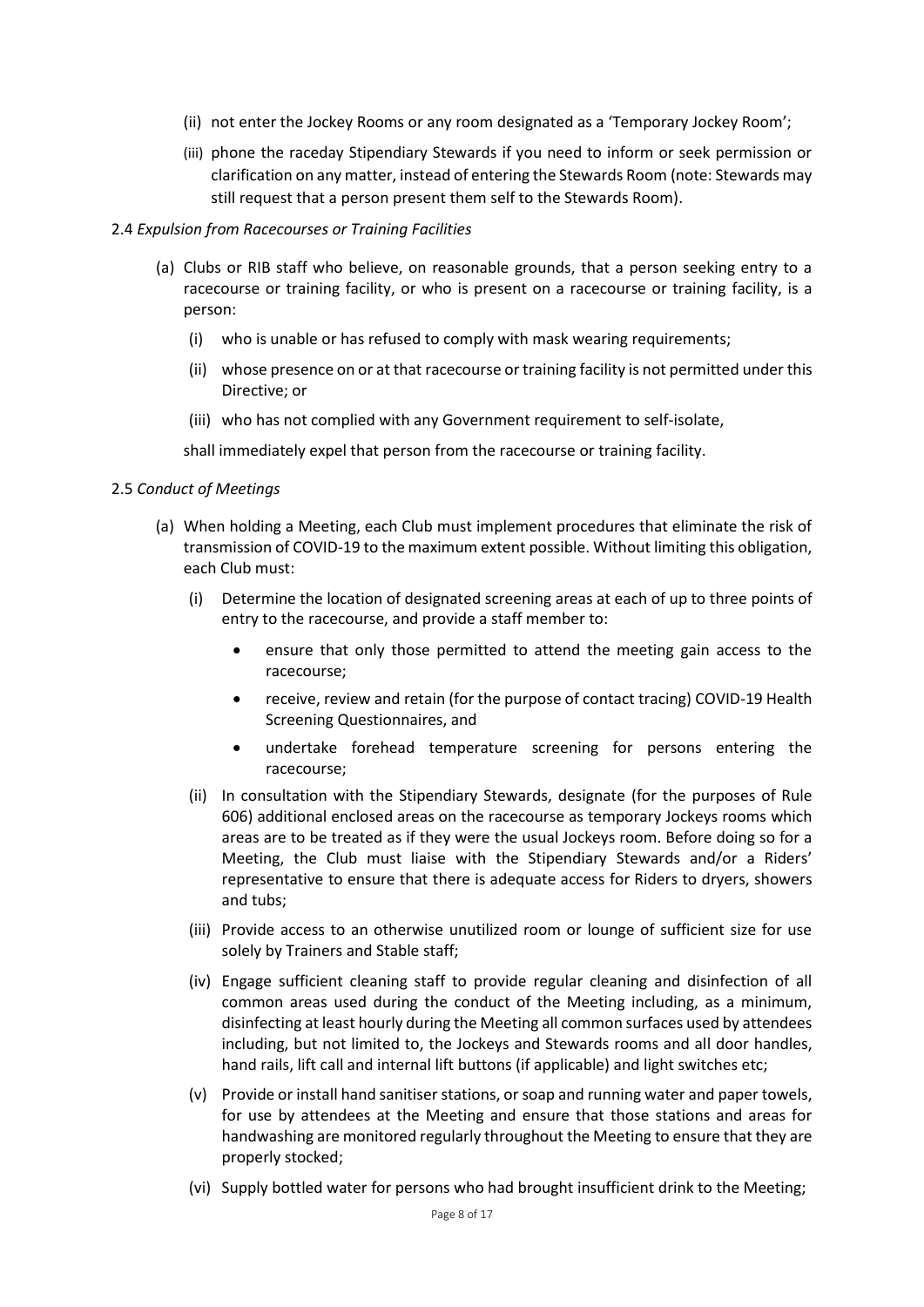- (vii) Facilitate the transfer of saddles and associated gear by way of tables or rails where saddles and gear can be left and collected to ensure physical separation between Riders and Trainers and Stable staff;
- (viii) Require that strappers do not wear bibs;
- (ix) Engage dedicated staff members to secure the Jockeys room (and any temporary Jockeys rooms) at the direction of the Stipendiary Stewards;
- (x) Provide signage in all relevant areas including the Jockeys room (and any temporary Jockeys rooms) to remind of personal hygiene and physical distancing requirements;
- (xi) On a best endeavours basis, provide a separate set of saddlecloths for each race;
- (xii) Provide club colours or other plain colours for use when a trainer has insufficient trainer colours or other nominated colours to fulfil 2.5(d);
- (xiii) Provide an isolation area for use at the Meeting if there is a case or suspected case of COVID-19 identified at the Meeting; and
- (xiv) Display the NZ COVID Tracer APP QR code for the venue, and have a register for people who cannot scan the code at each entry point to the racecourse, and require each person attending the Meeting to either scan the code or enter their name and a contact phone number in the register.
- (b) Riders must keep the Jockeys room (including any temporary Jockeys rooms) as clean as is possible.
- (c) Saunas and spas must be closed.
- (d) Trainers or owners (as applicable) are required to provide an individual set of colours for each individual rider of each horse of theirs that is engaged at a race Meeting. If this cannot be achieved, for a particular horse, a separate set of colours must be nominated for use.
- (e) At trial Meetings, Riders must use the same set of colours for each horse they ride at that Meeting.
- (f) There is to be no on-course betting available at a race Meeting including by way of selfservice terminals.

# *2.6 Safety Plan*

- (a) Each Club must develop their own site specific plan for their workplace that aligns to and is consistent with WorkSafe guidance (including, addressing the seven questions contained in WorkSafe's COVID-19 safety plan [template\)](https://worksafe.govt.nz/dmsdocument/27557-covid-19-safely-plan-template-word-version/latest) to ensure effective implementation of COVID-19 controls and that the health and safety of workers and other people is not put at risk from changes made to work arrangements because of COVID-19.
- (b) The Club must prepare and implement their site plans and processes with worker engagement (including worker H&S representation) and participation to ensure that agreed measures are well communicated and embedded in practice. All people involved must be aware of their responsibility to manage, supervise and/or self-police the agreed protocols.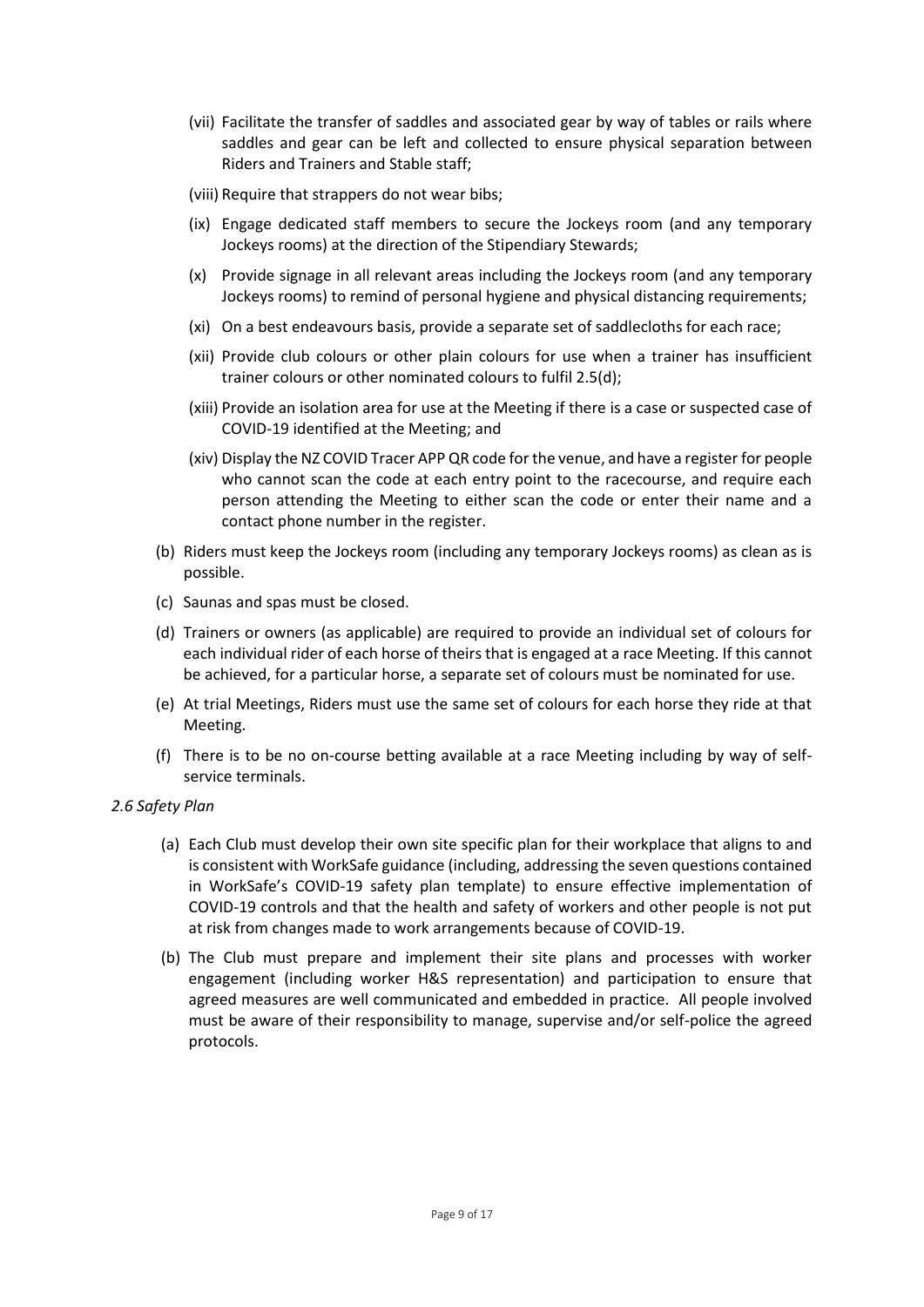# **3. Rider welfare**

- 3.1 To support the health of licensed jockeys, if stipulated in the prevailing NZTR Coronavirus Emergency Regulations, the weight allocated to all horses in all races may be increased by one or two kilograms additional to the standard allocation.
- 3.2 Riders must at all times follow strict hygiene requirements in accordance with Ministry of Health guidelines. Any Rider who has concerns regarding their health status must contact the NZTR Medical Adviser, Dr Margaret Parle, immediately (e: mparle 3@hotmail.com; m 021 764 552). If a licenced jockey feels unwell at a Meeting they must immediately see the Medical Staff working at that Meeting and isolate themselves until their condition has been assessed and comply with any directions from the Medical Staff and Stipendiary Stewards.
- 3.3 Until NZTR advises otherwise, no licensed jockey may travel between the North Island and the South Island or vice versa to ride without the prior written permission of NZTR, and a jockey who does so without NZTR's permission shall be ineligible to ride in any race, trial, trackwork or jumpout while this Directive remains in force.
- 3.4 In addition to the requirements of Rule 605(1) and without limiting Clause 2.1(e) of this Directive, all Riders riding at a Meeting must, prior to entering the Jockey room (or any temporary Jockey room), immediately present themselves to a designated screening area at least 1 hour before the starting time of the first race at that Meeting in which they have a riding engagement to:
	- (a) Have their body-temperature checked; and
	- (b) provide or complete a COVID-19 Health Screening Questionnaire, in the form attached to this Directive.
- 3.5 If when tested per clause 3.4, a Rider's temperature is at or above 38.0C, or at the direction of the Stipendiary Stewards or a Racecourse Investigator, a Rider may be required to present to a St John medic or the NZTR Medical Advisor for a further temperature check and an assessment of clinical and epidemiological symptoms of the COVID-19 virus. If St John staff are requested to assess a patient against the COVID-19 case definition, they will be given prior notice so that they can wear appropriate personal protective equipment.
- 3.6 On the advice of a St John medic or the NZTR Medical Advisor, the Stipendiary Stewards or a Racecourse Investigator may require a Rider to stand-down from riding at Meetings, trackwork and jumpouts and self-isolate until cleared by the Rider's GP, who must consider the prevailing NZ Government requirements. A Rider must comply with any direction given by a Stipendiary Steward or Racecourse Investigator under this clause.
- 3.7 Riders must bring their own food and drink to each Meeting at which they are riding. Should they require a drink of water at the starting gates, the rider should provide a bottle with their name written on it.
- 3.8 A Rider must, if directed by a Club employee or a Stipendiary Steward, make use of a temporary Jockeys room, in order to reduce close personal contact with other Riders attending a Meeting.
- 3.9 While in the usual, or a temporary, Jockeys room, Riders must, as far as possible, maintain physical distancing of at least 2m from all other persons in the room.
- Page 10 of 17 3.10 Riders must keep their areas clean and tidy and dispose of their own rubbish in bins provided.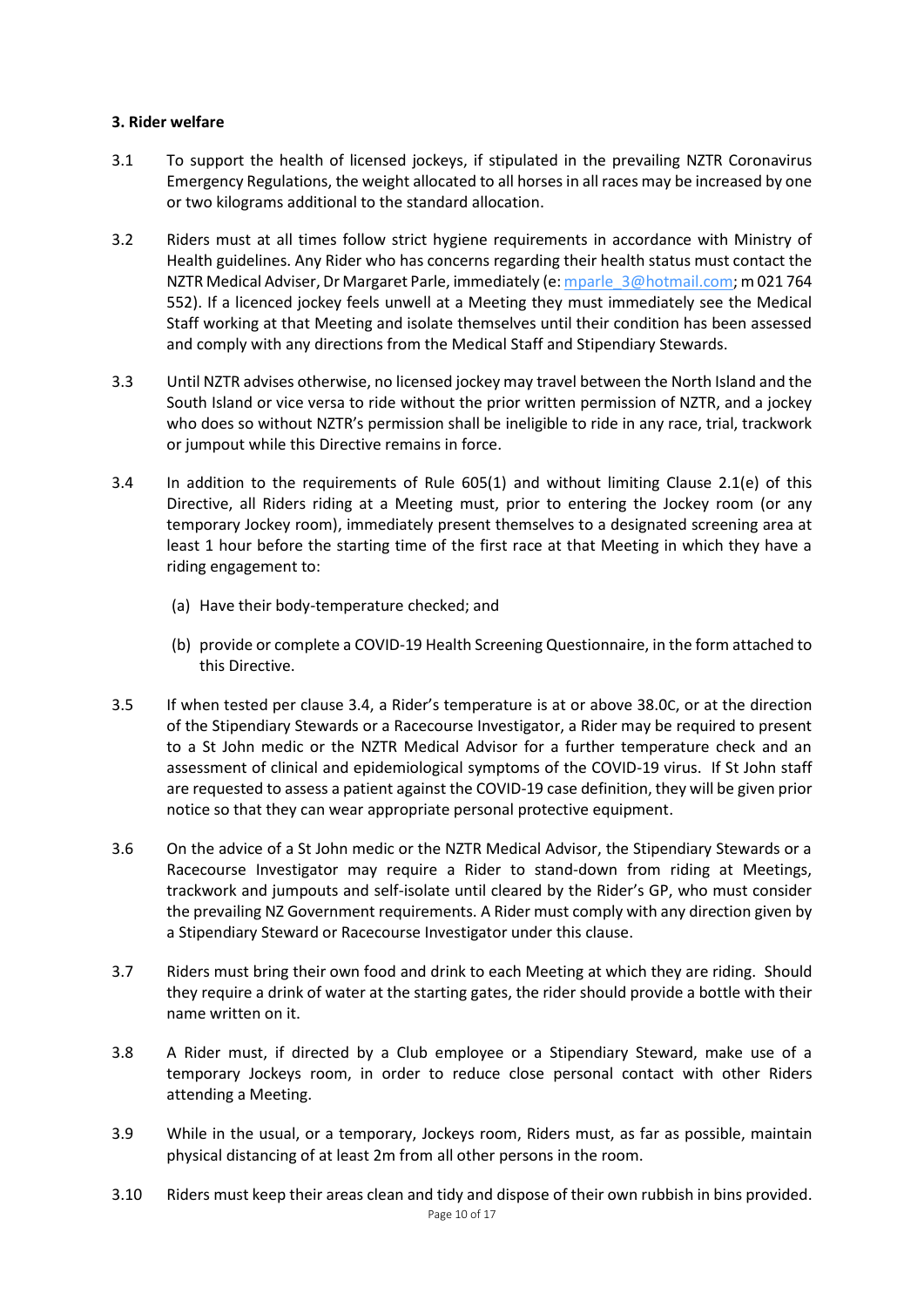- 3.11 Riders must wear their riding gloves whenever handling saddles and associated gear.
- 3.12 Riders must, whenever possible, use hand sanitiser or soap and running water between races, thoroughly clean and disinfect their riding gear after riding at a Meeting, trackwork or jumpouts. Ensure that the disinfectant used is suitable for use on riding gear (will not rot or corrode) and is used at manufacturer's recommended concentration.
- 3.13 Riders must minimise the time period that they are in the Jockey room using showers, tubs or clothes driers and comply with physical distancing requirements while using them.
- 3.14 Riders must shower before departing home to the race meeting and prior to leaving a racecourse after riding at a Meeting.

#### **4. Ongoing Health Assessments**

- 4.1 Trainers, Stable staff, Club staff and Race Officials must continually assess their health and the health of each of their employees or colleagues. Matters that must be assessed regularly include:
	- (a) Have you, a staff member or colleague been in close contact with, or been advised that you or they are a close contact of, a confirmed or probable case of COVID-19, or a person who is awaiting the result of a COVID-19 test?
	- (b) Have you, a staff member or colleague returned from overseas travel in the last 14 days, or been in contact with another person who has returned from overseas travel in the last 14 days?
	- (c) Have you, a staff member or colleague had:
		- (i) a raised temperature or other indication of illness or fever? or
		- (ii) any indication of a cough, sneezing or runny nose, sore throat or shortness of breath? or
		- (iii) a loss of, or change in, your or their sense of smell?

*(A COVID-19 Health Screening Questionnaire is attached to this Directive.)*

- 4.2 If the answer to any of the questions in clause 4.1 is a 'yes', then you or the person must undergo self-isolation for at least 14 days and not return to work until free of symptoms for 48 hours, or if the person is subsequently tested negative for COVID-19 and has a GP medical certificate showing that they are clear of symptoms then they may return to work.
- 4.3 Any business, workplace, or site that has had a worker with a positive COVID-19 diagnosis must prevent any person entering the workplace or conducting work activities and must complete the following:
	- (a) Ensure that contact has been made with the Ministry of Health COVID-19 health line;
	- (b) Gather records of all persons who have been on site or involved with the person who has tested positive within the past four weeks;
	- (c) Gather information to identify those who have worked at the location or shared machinery, plant, materials or equipment with that person;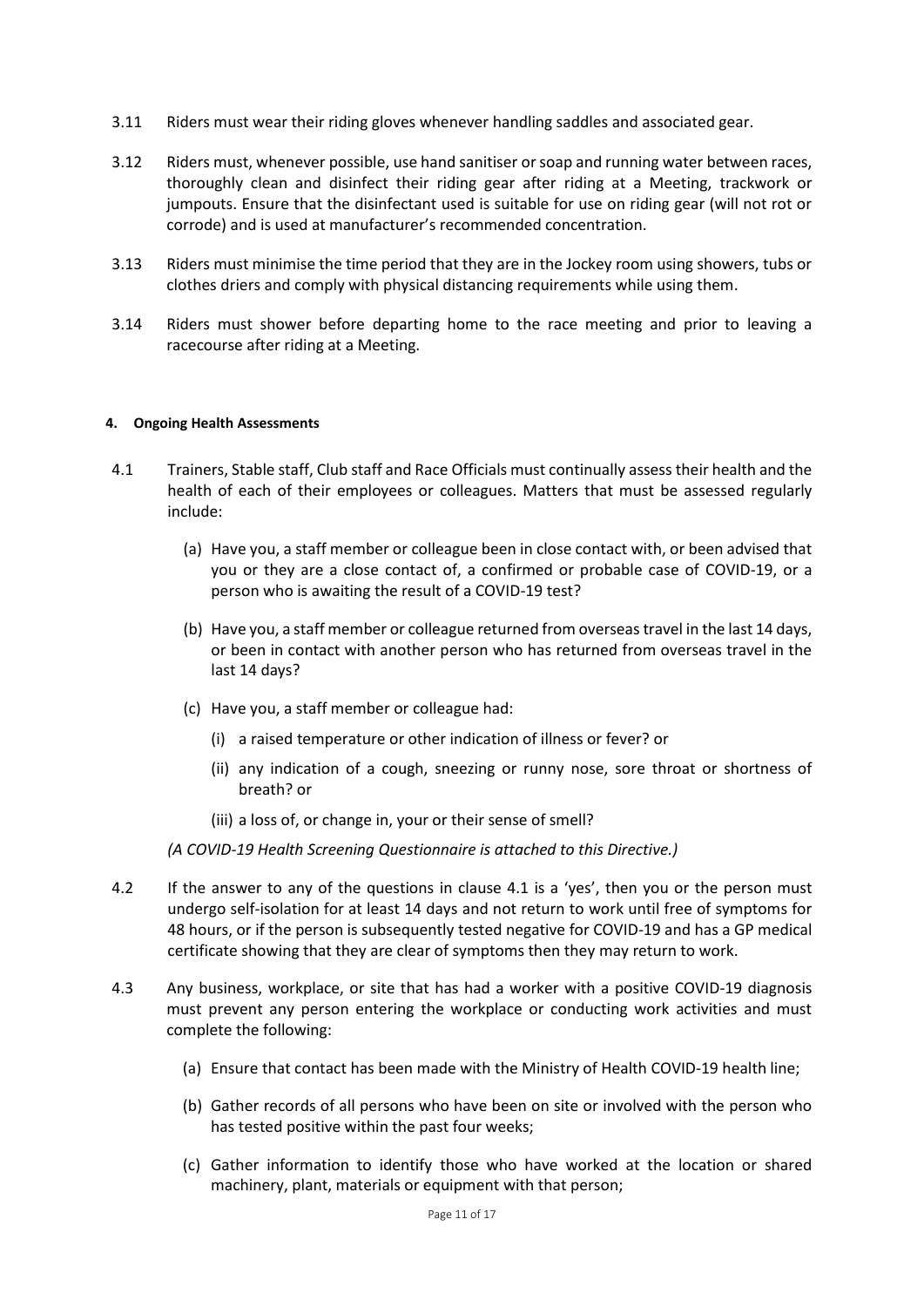- (d) Be ready to present the information to the appropriate authorities;
- (e) Inform the wider workforce of the situation while protecting the privacy of the individual where practicable so that further health monitoring can take place of potential contacts with the person;
- (f) Clean and sanitise all site surfaces and equipment; and
- (g) Follow any other directions from Ministry of Health.

# **5. Personal responsibility and wellbeing measures**

- 5.1 A person must self-isolate, and not attend and be refused access to any Meeting, racecourse, stable or training facility if:
	- (a) They have cold or flu symptoms (including coughing, sneezing, runny nose, headache, aches or fever) or a loss of, or change in, their sense of smell;
	- (b) They know or suspect that they have been in contact with, or been advised that they are a close contact of, a person suspected or confirmed as contracting COVID-19; or
	- (c) They or a close contact has returned to NZ from overseas with the previous 14 days.
- 5.2 A staff member must immediately report to their employer any concerns they may have as to the health status of any other person at their workplace.
- 5.3 When a staff member is unable to attend work due to concerns regarding COVID-19 symptoms, the employer and employer must work together constructively to ensure:
	- (a) the wellbeing of the staff member;
	- (b) that a clinical diagnosis and testing of COVID-19 and all Ministry of Health measures are undertaken; and
	- (c) the staff member may return to work when their symptoms have resolved.

# **6. Trainers and Stable Staff**

6.1 Trainers and Stable staff engaged in the care of horses or who work in stable areas must work together to understand and comply with this Directive and any measures that the Trainer introduces, in order to eliminate the risk of transmission of COVID-19 to the maximum extent possible. The following measures are to apply to Trainers and Stable staff in addition to any measures that a Trainer may introduce in respect of their Stable under their own workplace plan:

# *Staff Numbers & Experience*

(a) Trainers must roster their Stable staff to reduce the number of Stable staff at their stable at any one time. This may require the working day to be restructured regarding feed preparation and other daily duties.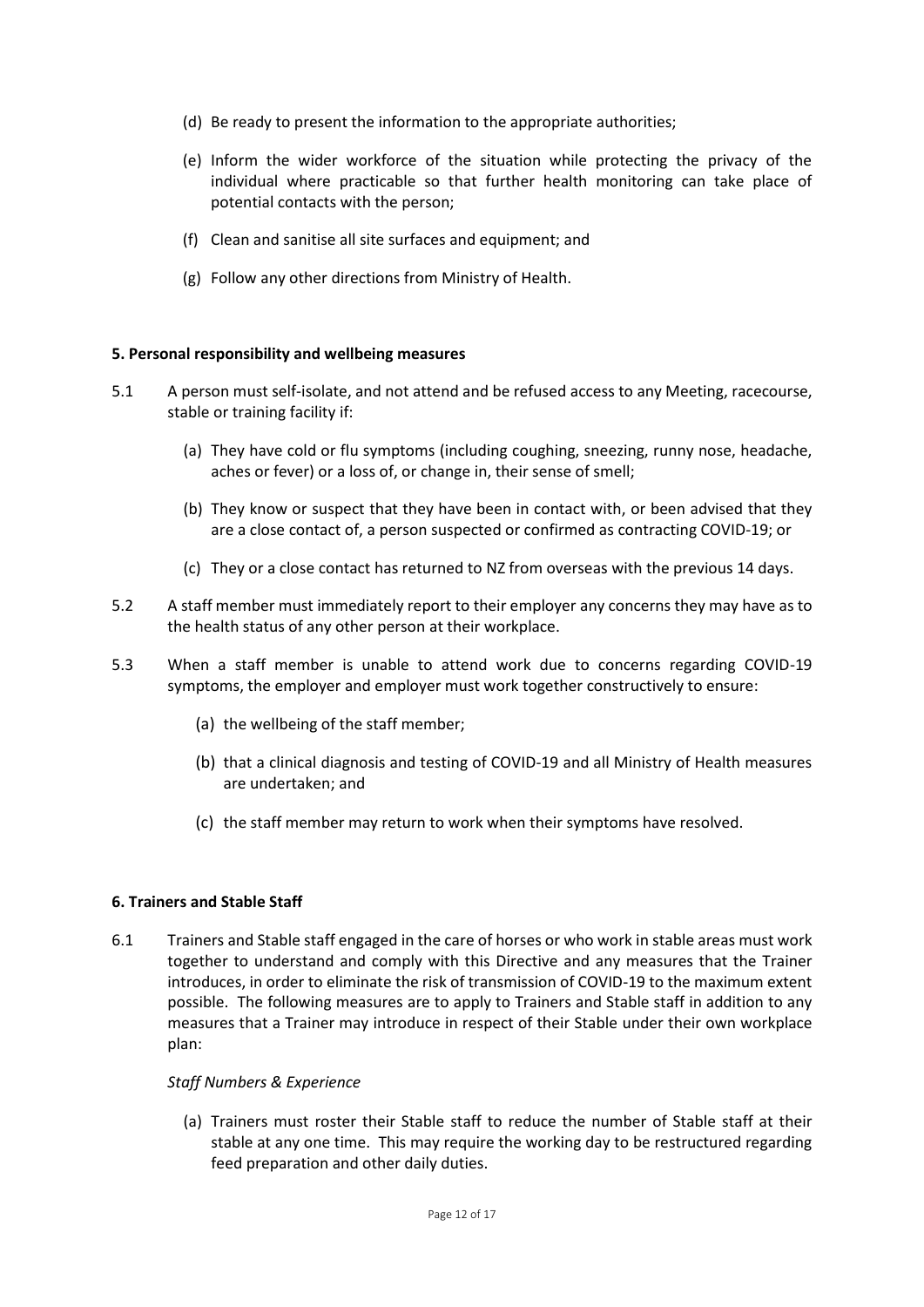- (b) Novice riders are not to be engaged in trackwork.
- (c) All staff who ride or assist in stabling and training of Thoroughbreds in training must be currently licenced by NZTR.

#### *Access and Contact Tracing*

- (d) Trainers must ensure that:
	- (i) for stable operations, a daily logbook of all Stable staff on-site each day is maintained by one designated person or digitally, which logbook is also to include details of any visiting suppliers or contractors (e.g. vets, farriers or any other person); and
	- (ii) to enable entry to a meeting, that they and any required staff carry their NZTR issued ID card and accurately complete the COVID-19 Health Screening Questionnaire.

#### *Contractors, suppliers and persons performing essential services*

(e) Trainers must ensure that any contractor,supplier, or other person visiting the property is familiar with and complies with any hygiene and physical distancing measures as required by these protocols and by government.

#### *Hygiene measures*

- (f) When attending a racecourse, training facility or stable area, or when exercising horses, Trainers, licensed jockeys and Stable staff are required to maintain strict standards of personal hygiene in accordance with Ministry of Health guidelines. In particular, Trainers must ensure that disinfectant buckets and sprays, and soap and running water, are provided throughout the stable and tie-up stalls for washing hands:
	- (i) on arrival and before departure from the workplace;
	- (ii) before and after eating or drinking;
	- (iii) before and after assisting another person around the horse (e.g. legging up a rider); and
	- (iv) before and after handling of tack or equipment that is handled by more than one person.
- (g) Trainers must ensure that whenever a horse enters their stable, or returns to the stable from a Meeting, all gear on or with the horse is thoroughly cleaned and disinfected;
- (h) Trainers and Stable staff must wash and wear clean clothes before and after work;
- (i) Trainers and Stable staff must wear gloves and face masks when performing duties at work where it is practical to do so;
- (j) Disinfectant must be used on all tack and other equipment that is used, including regular disinfectant of lead ropes and the reins of horses saddled for track riders, ensuring that the disinfectant used is suitable for use on riding gear (will not rot or corrode) and is used at manufacturer's recommended concentration; and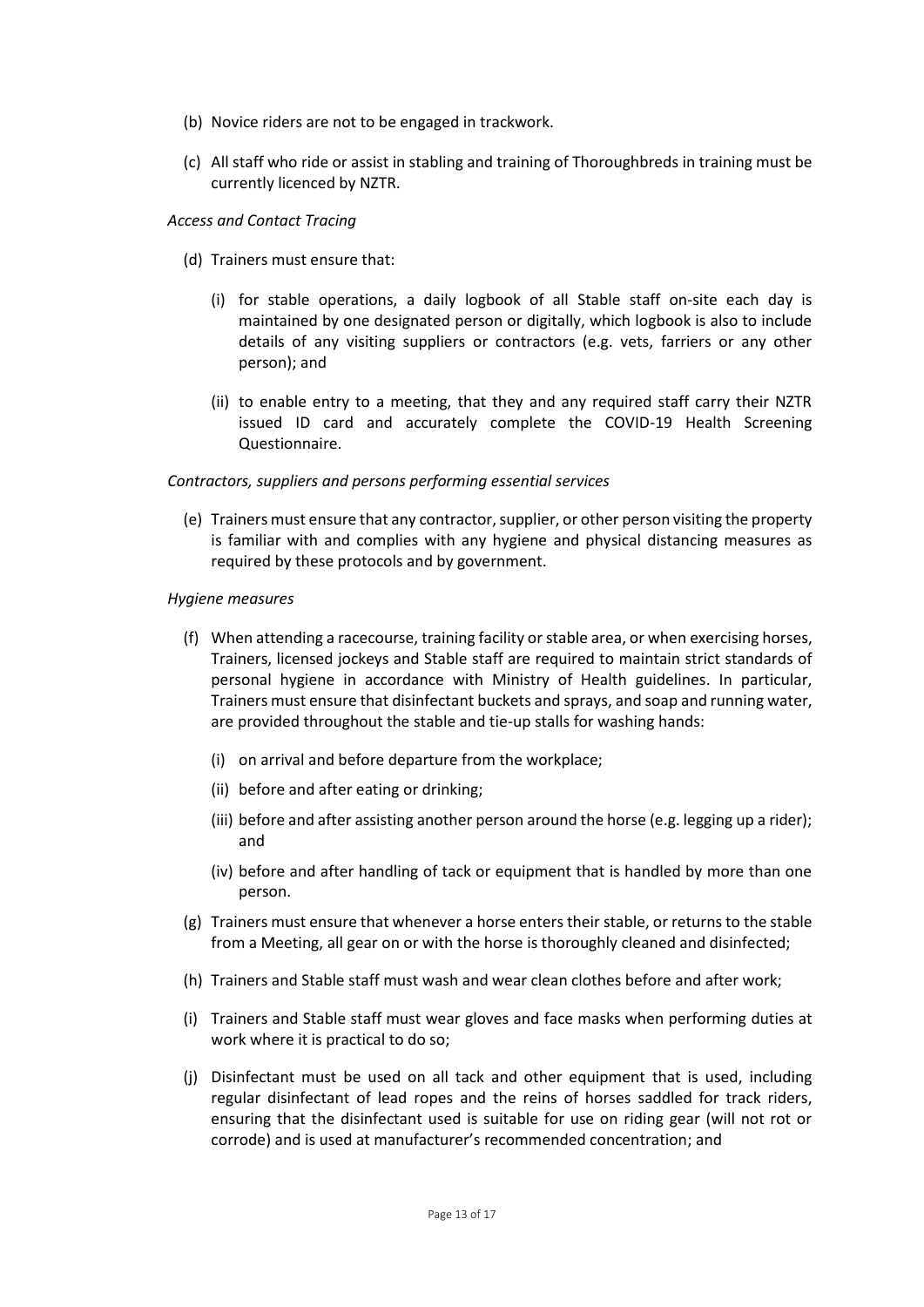(k) A Stable staff member must be assigned to disinfect on a scheduled basis surfaces that are often used such as door handles, toilets, benches, doors, gates, barrows, rakes, brooms, buckets and high contact areas on vehicles.

# *Physical Distancing*

- (l) Person-to-person contact at the stables and tie-up stalls must be minimised to the maximum extent possible. No person should be within 2 metres of another person unless necessary to ensure safety in attending to a horse or for saddling horses for trackwork or jumpouts and, if possible, there should be a vacant tie-up stall between stalls being used by different teams of staff to saddle horses or where stalls are being used for horses waiting to work or participate in a jumpout;
- (m) Racehorse owners are not permitted to enter a Trainers property or stables;
- (n) Trainers must segregate Stable staff into small teams or pairs of workers to minimise contact or over-lapping working hours between staff groups so that if one group is required to self-isolate, the other group(s) may continue to work;
- (o) Non-Stable staff (e.g. vets/farriers or any other person) who enter stable areas must maintain a distance of at least 2 metres from Trainers and Stable staff (unless necessary to ensure safety in attending to the horse) and be required to hand wash with soap or disinfectant on arrival at, and departure from, the stable;
- (p) Other than for personal hygiene needs, access of Stable staff to offices or enclosed spaces must be limited to ensure physical distancing. Such measures must include:
	- (i) only one person at a time in gear or tack-rooms;
	- (ii) having one person responsible for the feed room and all feed buckets being left outside the feed-room, with any high contact areas disinfected; and
	- (iii) other similar distancing for recording and administering permitted supplements, medications, or other products.
- (q) All site visitors must understand and be required to adhere to stipulated COVID-19 physical distancing and hygiene measures including the requirement to wear face masks.

#### *Isolation*

- (r) Trainers must stand down from their working roster and require immediate selfisolation of any Stable staff member who:
	- (i) Answers 'yes' to any of the Health Assessment questions in clause 5.1 above.
	- (ii) Is diagnosed or is suspected of having contracted COVID-19 and has not yet fully recovered. (In such an instance, the employer must ensure that the staff member immediately self-isolates, contacts their GP, follows Ministry of Health advice and assists in contact tracing if diagnosed with COVID-19).

#### *Compliance*

- (s) Trainers and their Stable staff must comply with any directions or local rules stipulated by their respective training centres, including:
	- (i) Directions regarding hours of access to facilities and tracks;
	- (ii) Directions regarding where horses must be saddled and hosed-down;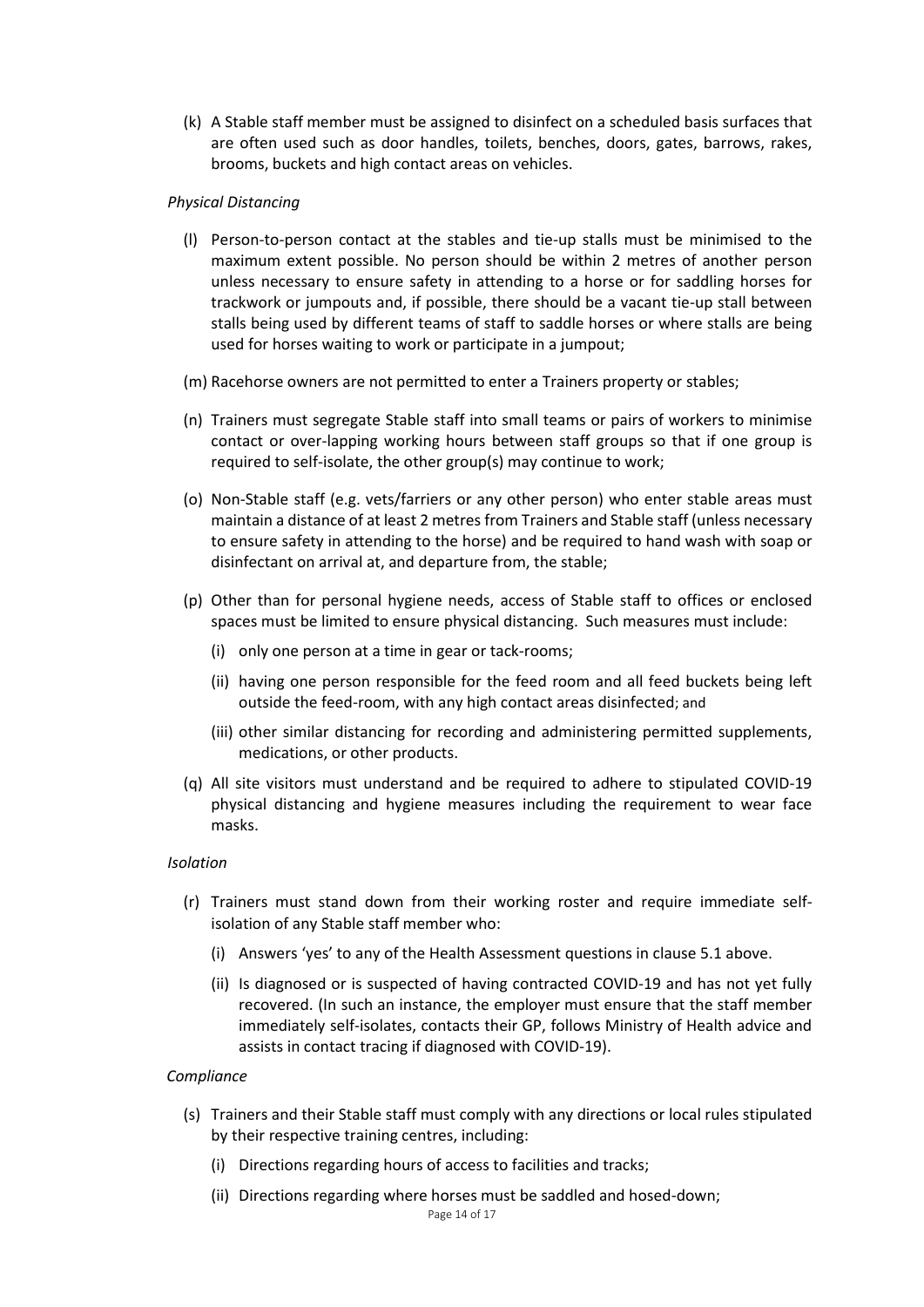- (iii) Directions regarding hand washing or use of hand sanitiser or disinfectants at required entry and exit points, wash bays and other stipulated areas;
- (iv) Directions regarding the wearing of face masks by track users, physical distancing and minimising time spent at the training centre;
- (v) Decisions to close certain facilities such as entrances, trainers huts, swimming pools, shared horse-walkers, sawdust rolls, and the like;
- (vi) Directions as to who may use the facilities, including any restrictions on horses being floated to and from the facility; and

(vii)Any reduction in the number of training tracks that are open for use.

- (t) Trainers and their staff must meet regularly, including at Health and Safety meetings to ensure that all of the above measures are reviewed to ensure ongoing compliance.
- 6.2 Without limiting clause 6.1, each Trainer must develop their own site specific plan for their workplace that aligns to and is consistent with WorkSafe guidance (including, addressing the seven questions contained in WorkSafe's COVID-19 safety plan [template\)](https://worksafe.govt.nz/dmsdocument/27557-covid-19-safely-plan-template-word-version/latest) to ensure effective implementation of COVID-19 controls and that the health and safety of workers and other people is not put at risk from changes made to work arrangements because of COVID-19. Trainers should prepare and implement their site plans and processes with worker engagement (including worker H&S representation) and participation to ensure that agreed measures are well communicated and embedded in practice.

# **7. Movement of horses:**

- 7.1 The following procedures must be adhered to when unloading or loading a horse that is floated on a float company float:
	- (a) The driver and any outside personnel must stay in the vehicle or at least 2 metres from other persons, unless they are required to perform certain tasks in relation to the unloading or loading of horses under the operating requirements of the float company, including: lowering and raising of ramps; and ensuring that headboard tethers and partitions are properly latched.
	- (b) Safe distancing measures must be observed unless necessary to ensure safety of another person when loading or unloading a horse. Protective clothing must be worn and any equipment or gear travelling with the horse, including head collars, lead ropes and covers, must be disinfected, ensuring that the disinfectant used is suitable for use on riding gear (will not rot or corrode) and is used at manufacturer's recommended concentration. The float company may require handlers to wear face masks.
	- (c) All persons should wash or sanitise hands after each loading or unloading.
	- (d) Only float company employees may travel in the horse float.
- 7.2 Where a horse is changing stables or moving to or from agistment and is being moved with accompanying tack and/or covers, the person sending the horse must disinfect the tack and the fasteners of covers.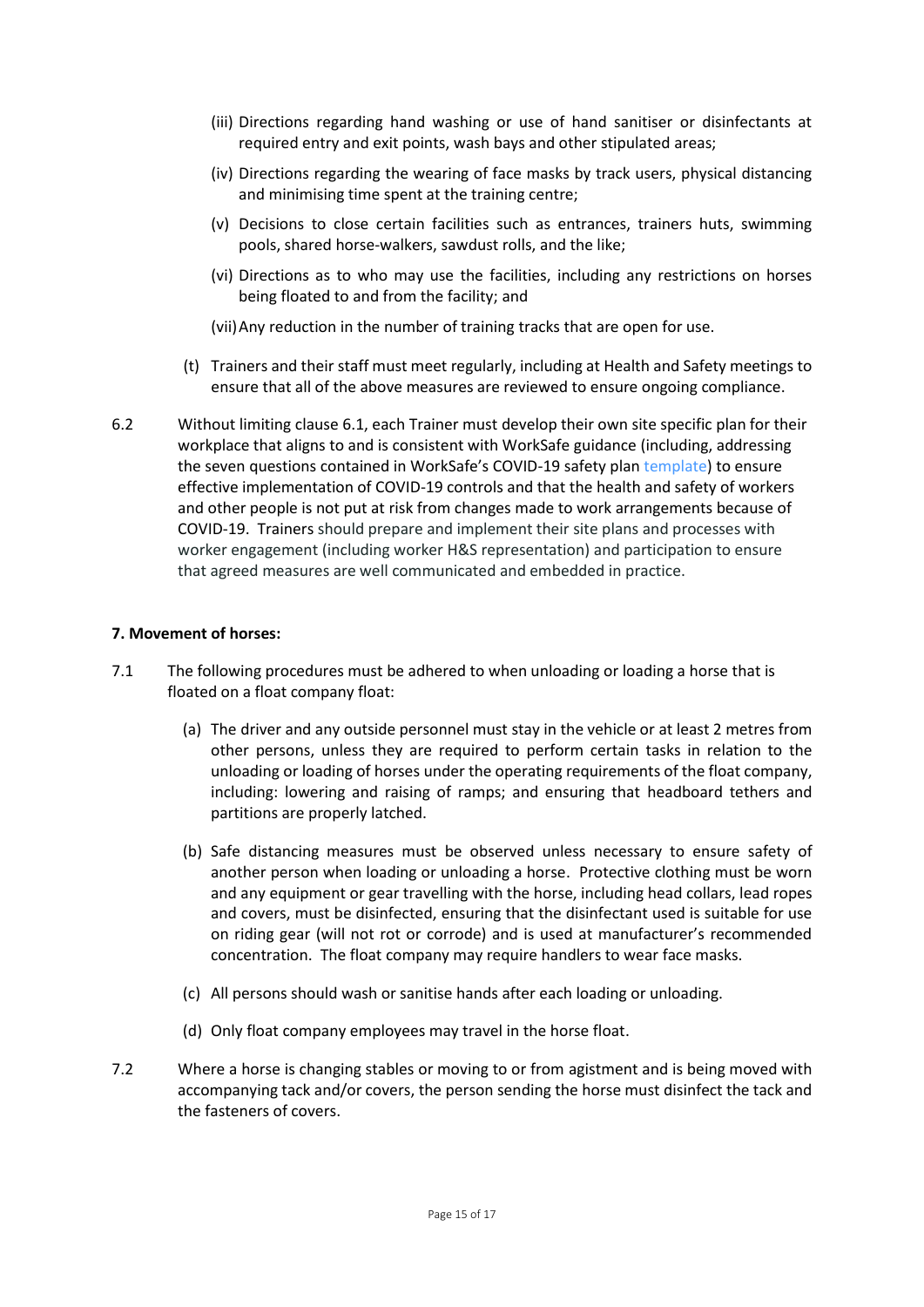#### **8. Operation of Training Facilities:**

- 8.1 Operators of training facilities must:
	- (a) For the purposes of contact tracing:
		- (i) Request on a periodic basis, and maintain, the names of all riders, trainers and staff regularly using their facilities;
		- (ii) Require that all trainers that use the facility maintain a register of all staff, contractors and suppliers who work or must visit the site;
	- (b) Erect signage to clearly prohibit access of non-authorised persons to their facility;
	- (c) Minimise points of entry/exit to the facility and where practical, provide soap and running water or hand sanitiser at these points;
	- (d) Close Trainer huts or other areas of potential congregation, or restrict entry to one person at a time;
	- (e) Provide staff with masks and gloves to be used by staff as they determine necessary;
	- (f) Put up notices in relevant areas requiring regular handwashing and physical distancing;
	- (g) Require track users to wear face masks at all times practical while using their facilities;
	- (h) Provide and regularly replenish adequate supplies of hand sanitiser (if available), soap and paper towels;
	- (i) On days on which buildings are utilised, regularly disinfect all regularly touched surfaces including but not limited to:
		- All common door handles
		- All common handrails
		- Light switches
		- Waste stations
	- (j) Minimise the number of their staff at the facility when it is being used for training or jumpouts provided this does not jeopardise the health & safety of staff or persons permitted to be at, or using, the facility;
	- (k) Ensure that (unless in emergency situations) their staff can perform duties at a safe physical distance from the users of the facility or at times when users have vacated specific areas;
	- (l) Consider and implement any further local rules that ensure hygiene, physical distancing, and contact tracing that will further limit the potential risk of COVID-19 transmission;
	- (m) By agreement with resident trainers, allocate times for trainers to use the facility so that there are as few people as possible at any given time at the facility, and allocate tie-up stalls to ensure appropriate physical distancing;
	- (n) Gain confidence through discussion with local trainers that the measures required to be taken under this Directive are adhered to or rectify any deficient work practices; and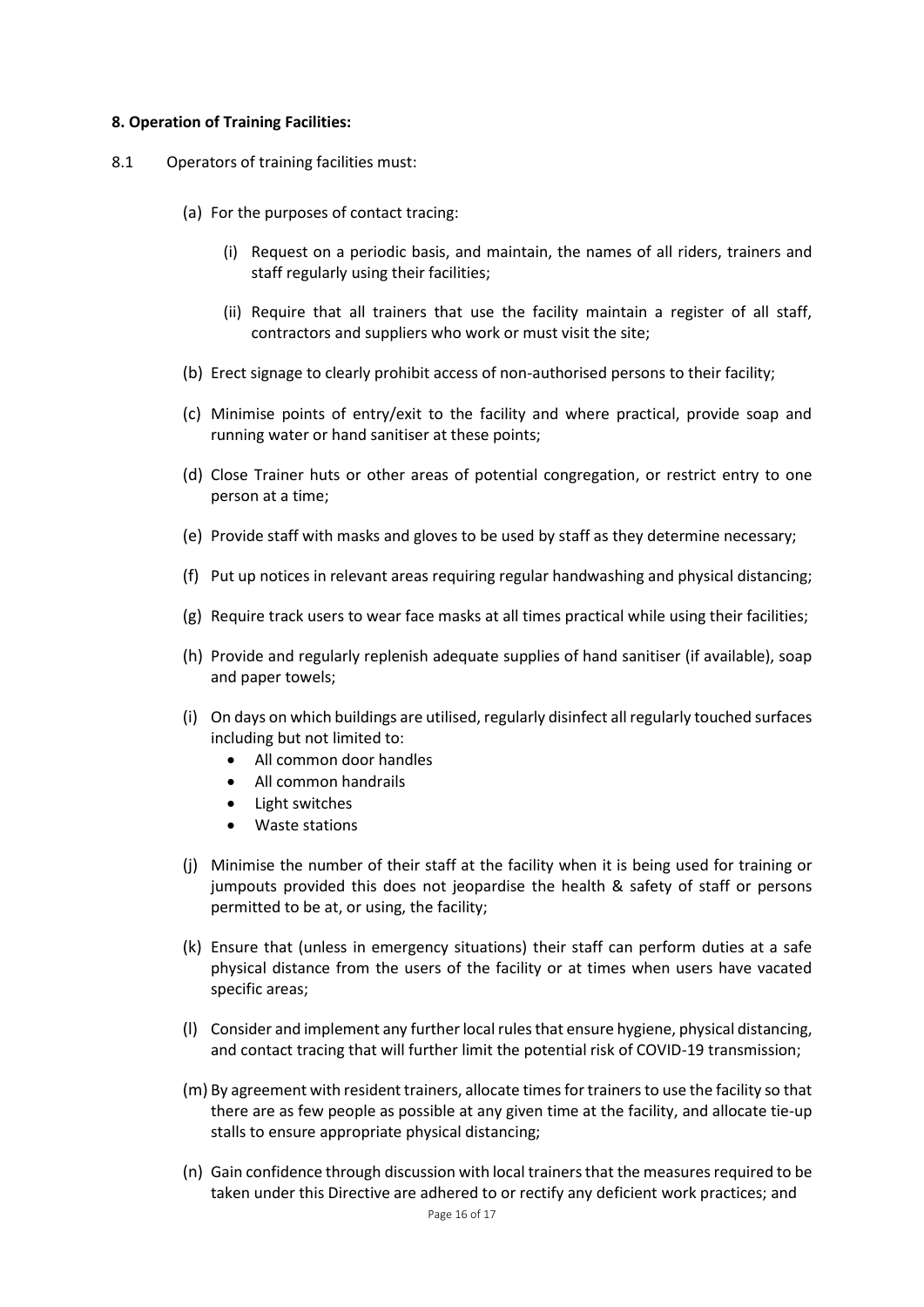(o) Ensure adequate supervision (noting distancing requirements) of the facility during trackwork sessions or jumpouts to ensure that this Directive and Club rules are being complied with.

 $M E$  $\overline{\phantom{a}}$ 

Martin Burns **GM – Welfare & Sustainability**

**Issued by the Office of New Zealand Thoroughbred Racing** 106-110 Jackson Street, Petone, Wellington 5012 Tel: +64 4 576 6240, Fax: +64 4 568 8866 [office@nzracing.co.nz](mailto:office@nzracing.co.nz)